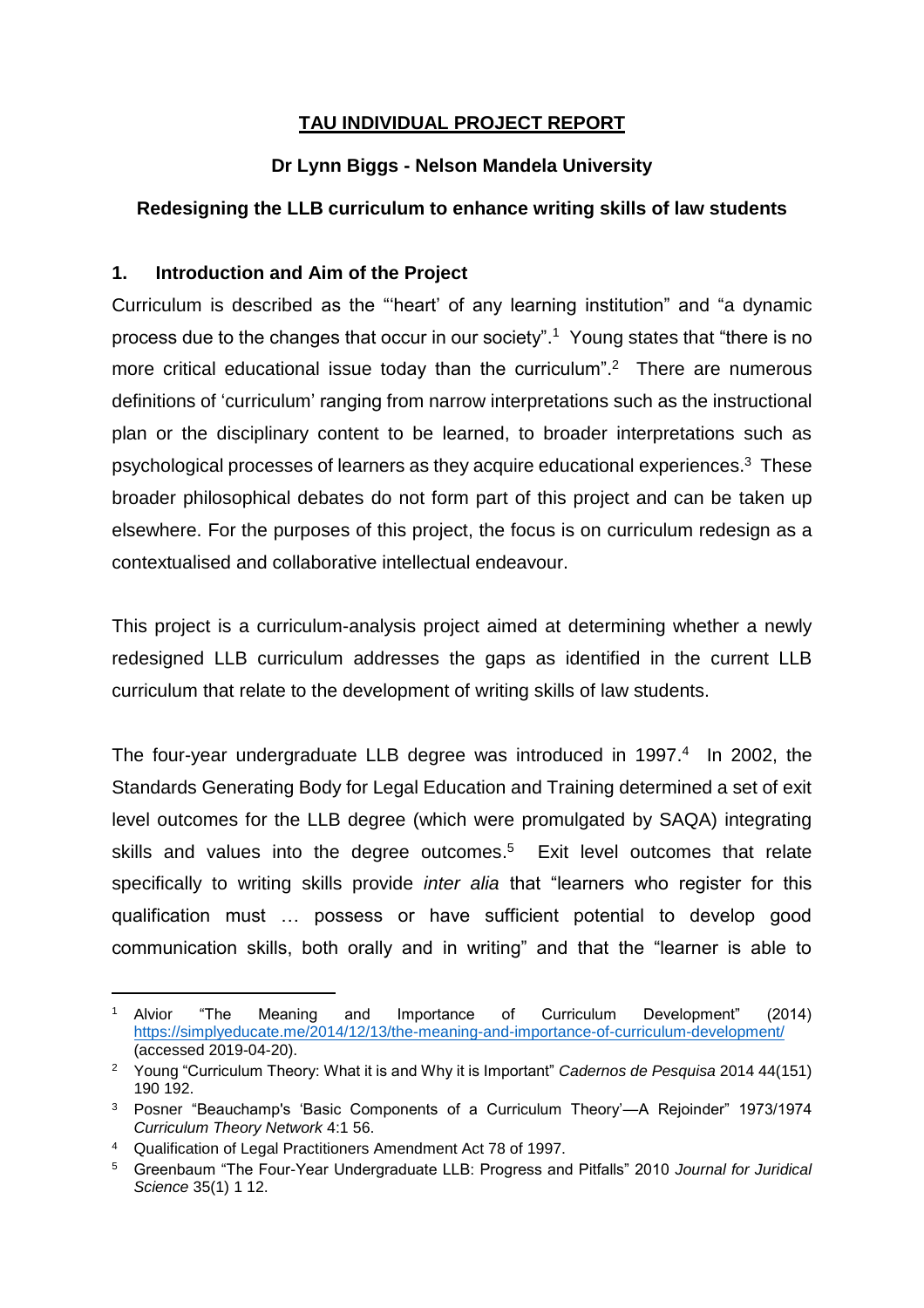demonstrate adequate legal writing skills to operate in a wide variety of legal environments".<sup>6</sup> A decade later, the legal professions and the Law Society of South Africa ("LSSA") raised concerns regarding the quality of the LLB and the lack of basic skills of law graduates.<sup>7</sup> In 2012, the CHE and the South African Law Deans Association (SALDA) extensively deliberated the matter of whether the CHE should undertake a national review of the Bachelor of Laws (LLB) qualification. At the LLB Summit held in May 2013, SALDA and the legal professions resolved that a threshold standard, that would serve as a national benchmark against which all LLB programmes are measured, should precede the start of the review. The LLB Standard was finalised in 2015 and the LLB national review was initiated in April 2015. $8$ 

The National Review of the LLB programme commenced in 2016. The LLB offered at the Nelson Mandela University was initially<sup>9</sup> granted conditional re-accreditation subject to meeting specified conditions. These conditions included, *inter alia*:

"The Faculty must report on a review of the curriculum that ensures adequate sequencing, and horizontal and vertical progression, in the modules of the programme. The review should include attention to the development of adequate reading, writing and research skills." <sup>10</sup>

A press statement released by the CHE on 23 November 2017 regarding the outcomes and findings of the national review of the LLB, indicated that a selection of the issues identified during the review process related to curriculum design and the compendium of skills and capabilities intended to be developed in the LLB programme,

l

<sup>6</sup> South African Qualifications Authority (SAQA) "Registered Qualification: Bachelor of Laws" <http://regqs.saqa.org.za/viewQualification.php?id=22993> (accessed 07 February 2018).

<sup>7</sup> Hawkey "Creating Well-Rounded Law Graduates" (Editorial) De Rebus (03 August 2012) [www.derebus.org.za/creating-well-rounded-law-graduates/](http://www.derebus.org.za/creating-well-rounded-law-graduates/) (accessed 08 February 2018) 3; and Manyathi "Concerns about quality of LLB degree" De Rebus (08 August 2012) [www.derebus.org.za/concerns-quality-llb-degree/](http://www.derebus.org.za/concerns-quality-llb-degree/) (accessed 08 February 2018) 8.

<sup>8</sup> Council on Higher Education "Annual Report" (2015/16) [http://www.che.ac.za/sites/default/files/publications/CHE%20Annual%20Report%202015\\_16.pdf](http://www.che.ac.za/sites/default/files/publications/CHE%20Annual%20Report%202015_16.pdf) (accessed 08 February 2018).

<sup>&</sup>lt;sup>9</sup> The LLB Programme offered at the Nelson Mandela University has subsequently received an "accreditation confirmed" status as a result of the planned actions set out in its Improvement Plan submitted to the CHE in October and approved by the CHE in November 2016 (CHE 2017 (HEQC Report); and CHE 2017 (Letter to DVC)).

<sup>10</sup> Council on Higher Education (CHE) (2016-2017) *The National Review of Bachelor of Law (LLB) Programmes Final HEQC Report NMMU* 23.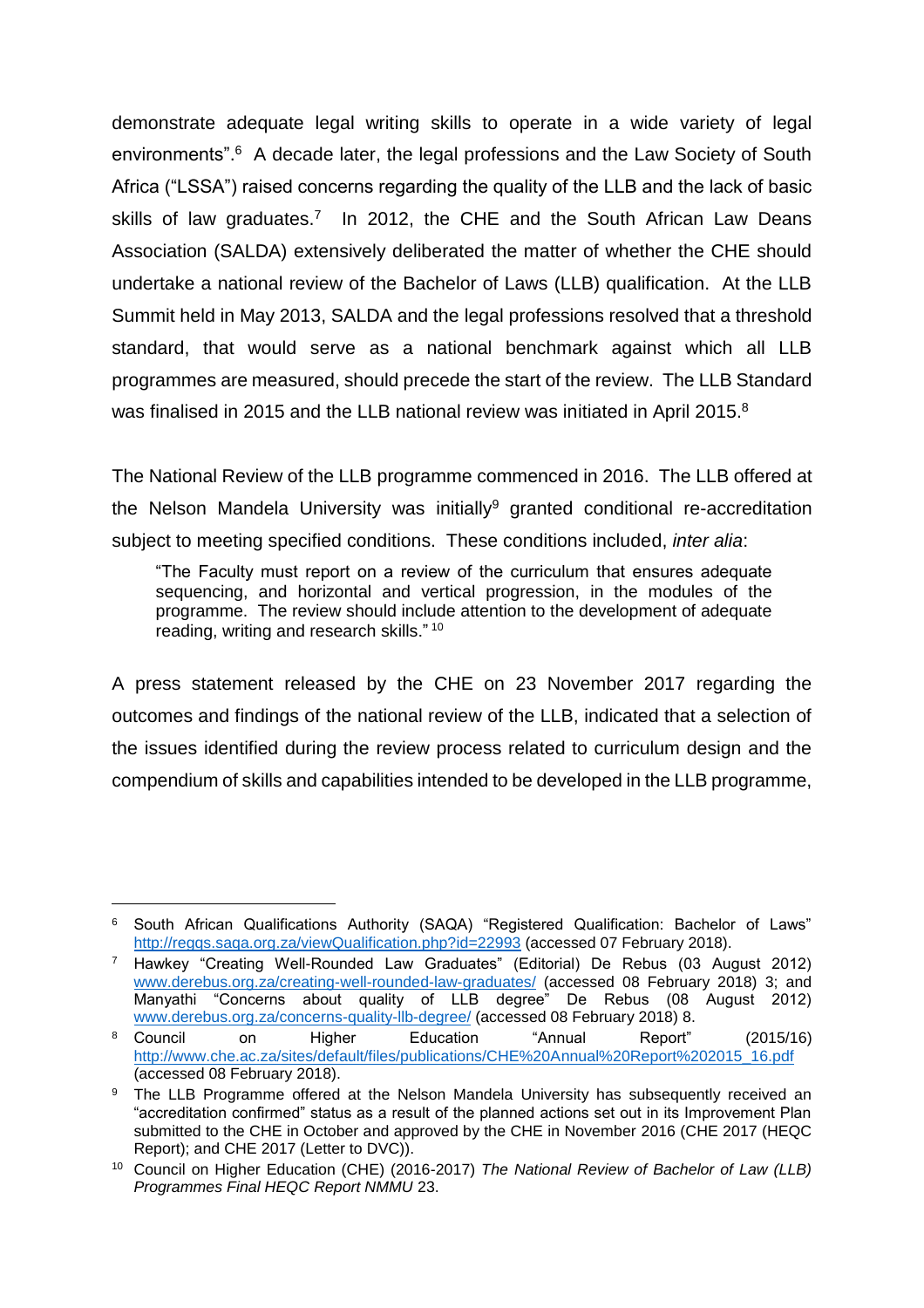which did not measure up to the LLB Standard.<sup>11</sup> It was, therefore, evident that there was a need for the LLB curriculum offered at Nelson Mandela University and other Higher Education Institutions to be redesigned in order for it to pay significant attention to the development of writing skills of law students.

The central research question of this project can therefore be formulated as:

*How can the redesigning of the curriculum help to enhance the writing skills of law students?*

The project aims to analyse the current curriculum by comparing it against the relevant graduate attributes, namely knowledge, skills and applied competence, as set out in the *Qualification Standard for Bachelor of Laws (LLB)*<sup>12</sup> ("LLB Standard"), and the specified conditions as required by the CHE that relate to the development of writing skills of law students.

# **2. Processes and methods**

l

Analysis and evaluation of a curriculum requires the use of a system for evaluating the effectiveness and quality, and identifying the strengths and weaknesses of the curriculum. 13 Analysis and evaluation of curriculum effectiveness cannot be done haphazardly. Curriculum analysis is done to assess the curriculum in order to improve it, identify problems and recommend solutions, determine future support required for the curriculum, establish whether the goals of the curriculum have been met, identify

<sup>&</sup>lt;sup>11</sup> Council on Higher Education (CHE) "Press Statement: The CHE's National Review of the LLB" (2017) [http://www.che.ac.za/sites/default/files/CHE%20STATEMENT%20-%20LLB%20REVIEW](http://www.che.ac.za/sites/default/files/CHE%20STATEMENT%20-%20LLB%20REVIEW%20FINAL%2023%20November%202017.pdf) [%20FINAL%2023%20November%202017.pdf](http://www.che.ac.za/sites/default/files/CHE%20STATEMENT%20-%20LLB%20REVIEW%20FINAL%2023%20November%202017.pdf) (accessed 08 February 2018).

<sup>12</sup> Council on Higher Education (CHE) (2015) *Qualification Standard for Bachelor of Laws* (LLB) [www.che.ac.za/sites/default/files/LLB%20Qualification%20Standards\\_%20LLB%20final%20versio](http://www.che.ac.za/sites/default/files/LLB%20Qualification%20Standards_%20LLB%20final%20version_20150921_0.pdf) [n\\_20150921\\_0.pdf](http://www.che.ac.za/sites/default/files/LLB%20Qualification%20Standards_%20LLB%20final%20version_20150921_0.pdf) (accessed 08 February 2018). See specifically Applied Competence: Communication Skills and Literacy, "The graduate is proficient in reading, writing, comprehension and speaking in a professional capacity, to specialist and non-specialist alike, and is therefore able to:

<sup>(</sup>a) communicate effectively by choosing appropriate means of communication for a variety of contexts;

<sup>(</sup>b) demonstrate effective oral, written, listening and non-verbal communication skills;

<sup>(</sup>c) apply communication skills to situations and genres relevant to professional practice; and

<sup>(</sup>d) engage with diverse audiences as identified by culture, language and gender."

<sup>&</sup>lt;sup>13</sup> Committee for a Review of the Evaluation Data on the Effectiveness of NSF-Supported and Commercially Generated Mathematics Curriculum Materials *National Research Council of the National Academies* "On Evaluating Curricular Effectiveness: Judging the Quality of K-12 Mathematics Evaluations" (2004) 36 – 64[. https://www.nap.edu/read/11025/chapter/1](https://www.nap.edu/read/11025/chapter/1) (accessed 08 February 2018) 36.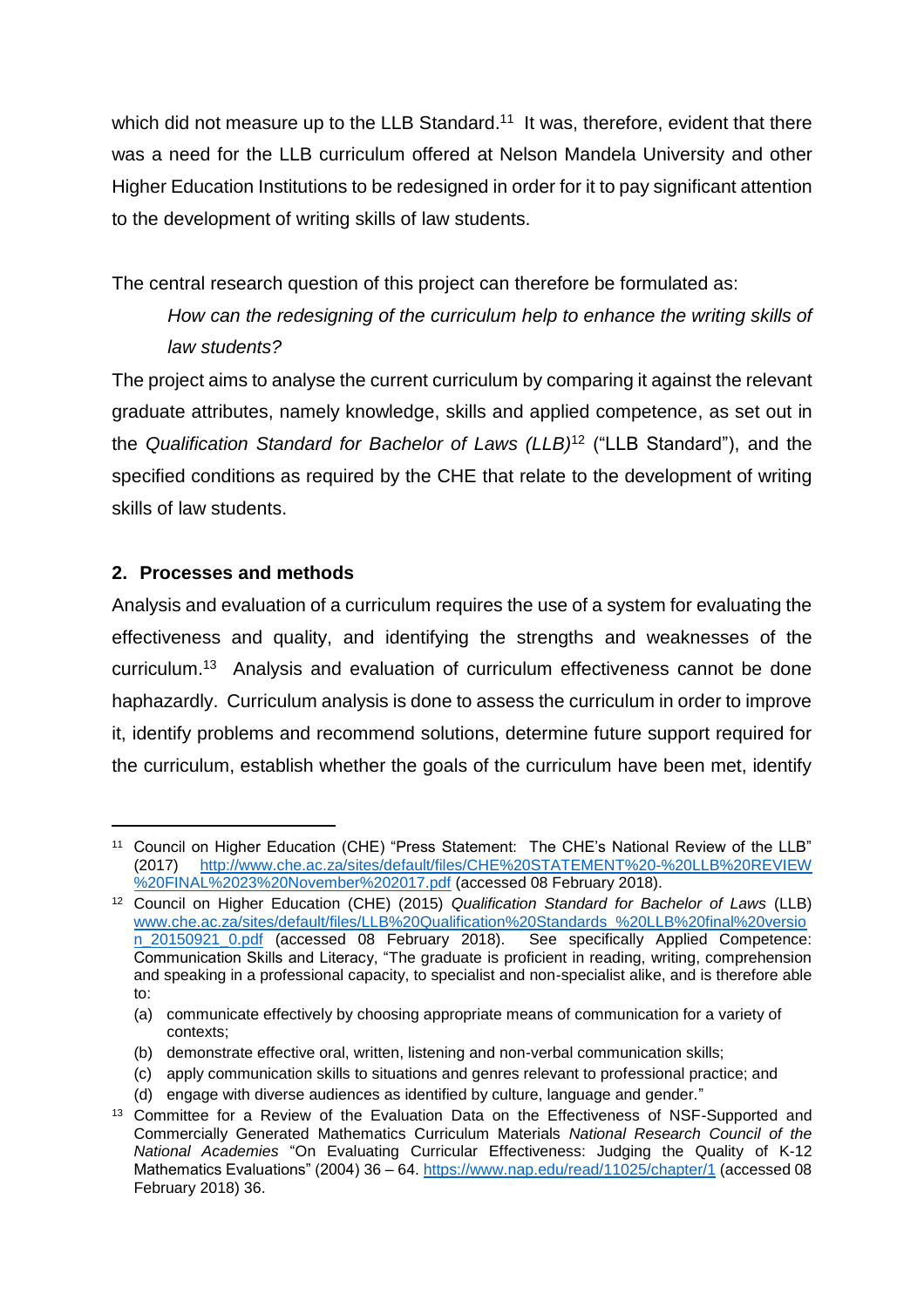strengths and successes and to build on them, ascertain whether the underlying assumptions of the curriculum are valid, identify any weaknesses or failings, and to show the value of the curriculum to various stakeholders. The curriculum should be unpacked in order to understand it, evaluate the coherence of its component parts, check the underlying assumptions and beliefs, and seek justification of curriculum choices. For the purposes of this project, a qualitative analysis of relevant documentation was done by comparing the current curriculum against the relevant graduate attributes of the LLB Standard and the CHE specified conditions with emphasis on how the redesigned curriculum can help to enhance the writing skills of law students.

Before conducting a curriculum analysis, consideration should be given to various factors by answering the "who, what and how" questions such as what need is the curriculum responding to, for whom is the curriculum designed, what content areas does it focus on, who teaches the curriculum, what exposure time is allocated to the curriculum, how will the success of the curriculum be considered, and what resources does the curriculum need.<sup>15</sup> This was done by considering the current LLB curriculum of Nelson Mandela University in light of university's curriculum framework, known as the 'Humanising Curriculum Framework', which encapsulates the fundamental and deep questions to be asked when engaging in curriculum redesign. 16 The current LLB curriculum was also viewed against the backdrop of the university's ten curriculum statements. Central to these ten statements is the notion that a curriculum is more than the content being taught, as it extends to the purpose, environment, pedagogy and applications of knowledge. The ten statements offer guiding principles, linked to the university's vision, mission, purpose and goals. The statements speak directly to the Humanising Curriculum Framework and provide context and guidance for

l

<sup>14</sup> *Ibid* 4-5.

<sup>15</sup> Jansen and Reddy (1995) "Curriculum Analysis: A Reference Manual" <http://www.pitt.edu/~ginie/ieq/pdf/curranal.pdf> (accessed 24 January 2018) 7.

<sup>&</sup>lt;sup>16</sup> Zinn, Geduld, Delport, and Jordaan "'Learning Walks': Dialogic Spaces for Integrating Theory and Practice in a Renewed BEd Foundation Phase Curriculum" 2014 *South African Journal of Childhood Education* 4(3) 103-121 108 [\[https://sajce.co.za/index.php/sajce/article/view/230/66](https://sajce.co.za/index.php/sajce/article/view/230/66) (accessed 26 April 2019)]. The questions include "what do we choose to teach or learn? (the content of the curriculum)", "how will we do so? (the pedagogies)", "where will this learning and teaching take place and be set up? (environments that are conducive to learning)", "how do we know that learning has taken place? (the 'so what?' or assessment question)" and "integral to all of these questions is the most important one, the 'who question' (relating to the human beings being engaged in the educational interaction."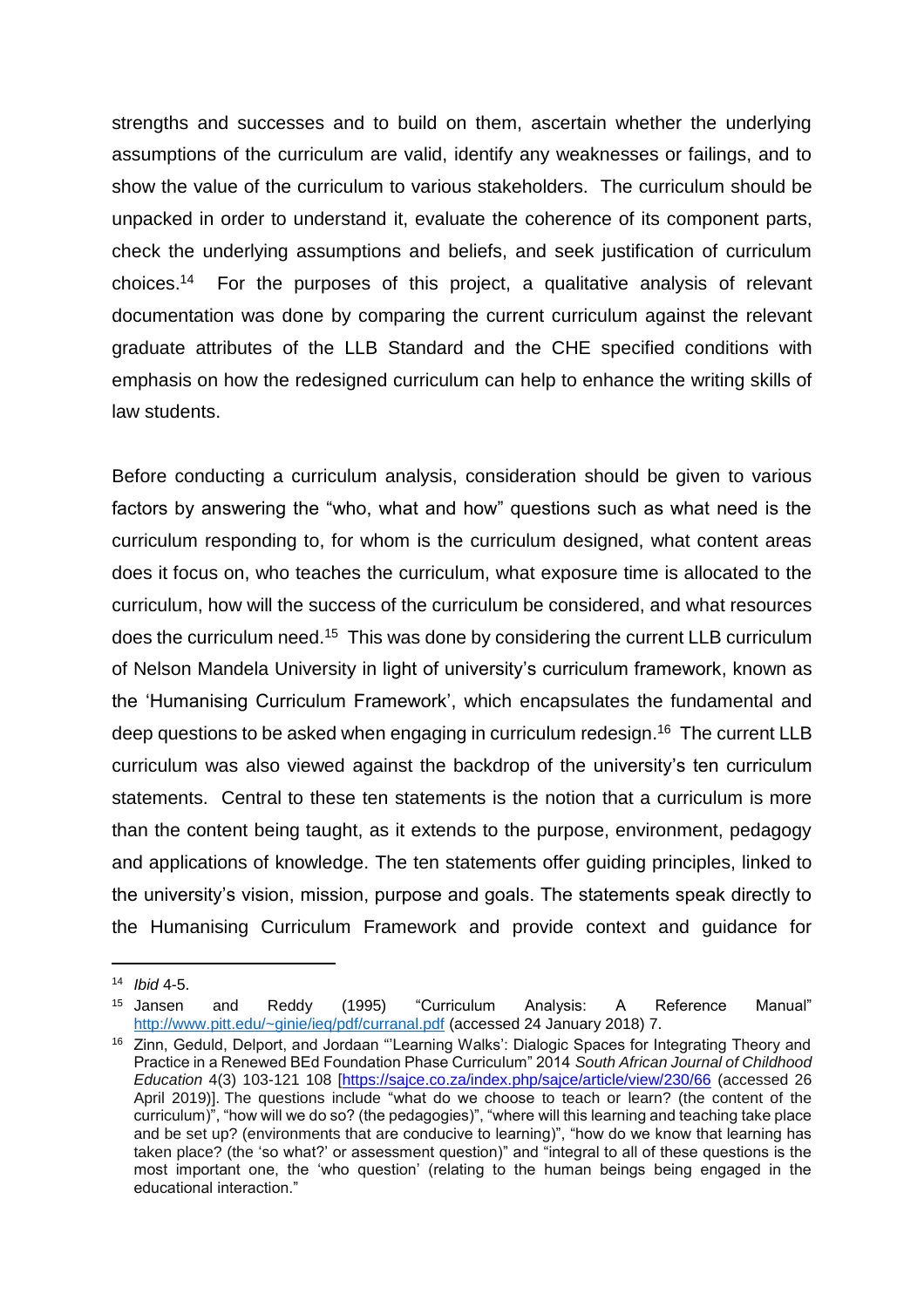understanding what issues curriculum (re)designers should be cognisant of, namely, the issues of context, transformation, knowledge(s), curriculum, innovation, ulwimi – language – taal, the voice of role players, relationships, the importance of space, and process.<sup>17</sup>

The Faculty of Law (the Faculty) embarked on an iterative, inclusionary and collaborative process of preparation / (re)design, development, implementation, and evaluation, through extensive document analysis, discussion and deliberation at departmental workshops. Numerous workshops<sup>18</sup> were arranged for department members (academic and administrative staff), Postgraduate Associates (PgAs, who are masters students assisting with teaching- and learning-related tasks) and students. The PgAs held additional workshops with undergraduate student representatives and interested students to obtain their input. The current LLB curriculum was scrutinised at the various workshops by analyzing the following documents (See Appendix I):

- The LLB Standard which provides the purpose and level of the LLB qualification will have been achieved when the attributes are evident. These attributes include knowledge, skills (namely, critical thinking skills and research skills) and applied competence.<sup>19</sup>
- The Self-Evaluation Report (SER) template used by the CHE for the LLB review process. The SER template required institutions to assess their programme(s) against the benchmark of the qualification standard as well as the criteria referred for programme accreditation.
- The CHE report highlighting the specified conditions for Nelson Mandela University.

Through the redesign process, the Faculty (staff and students) identified seven themes, namely, (i) sequencing of modules, (ii) research, reading and writing skills,

l <sup>17</sup> Teaching & Learning "Curriculum Renewal and Development of Curriculum Statements" *Nelson Mandela University* (2018) [https://tl.mandela.ac.za/News/Curriculum-Renewal-and-Development](https://tl.mandela.ac.za/News/Curriculum-Renewal-and-Development-of-Curriculum-S)[of-Curriculum-S](https://tl.mandela.ac.za/News/Curriculum-Renewal-and-Development-of-Curriculum-S) (accessed 26 April 2019).

<sup>&</sup>lt;sup>18</sup> Department and Faculty Workshops were held from May to October 2017 and February to March 2018, facilitated by the Chairperson of the Teaching and Learning Committee FTLC). The discussions at each workshop was captured by the FTLC Chairperson and consolidated into documents such as memoranda, module outcomes and reports.

<sup>19</sup> See CHE (2015) [www.che.ac.za/sites/default/files/LLB%20Qualification%20Standards\\_%20LLB%](http://www.che.ac.za/sites/default/files/LLB%20Qualification%20Standards_%20LLB%20final%20version_20150921_0.pdf) [20final%20version\\_20150921\\_0.pdf](http://www.che.ac.za/sites/default/files/LLB%20Qualification%20Standards_%20LLB%20final%20version_20150921_0.pdf) (accessed 08 February 2018) 10 and 13.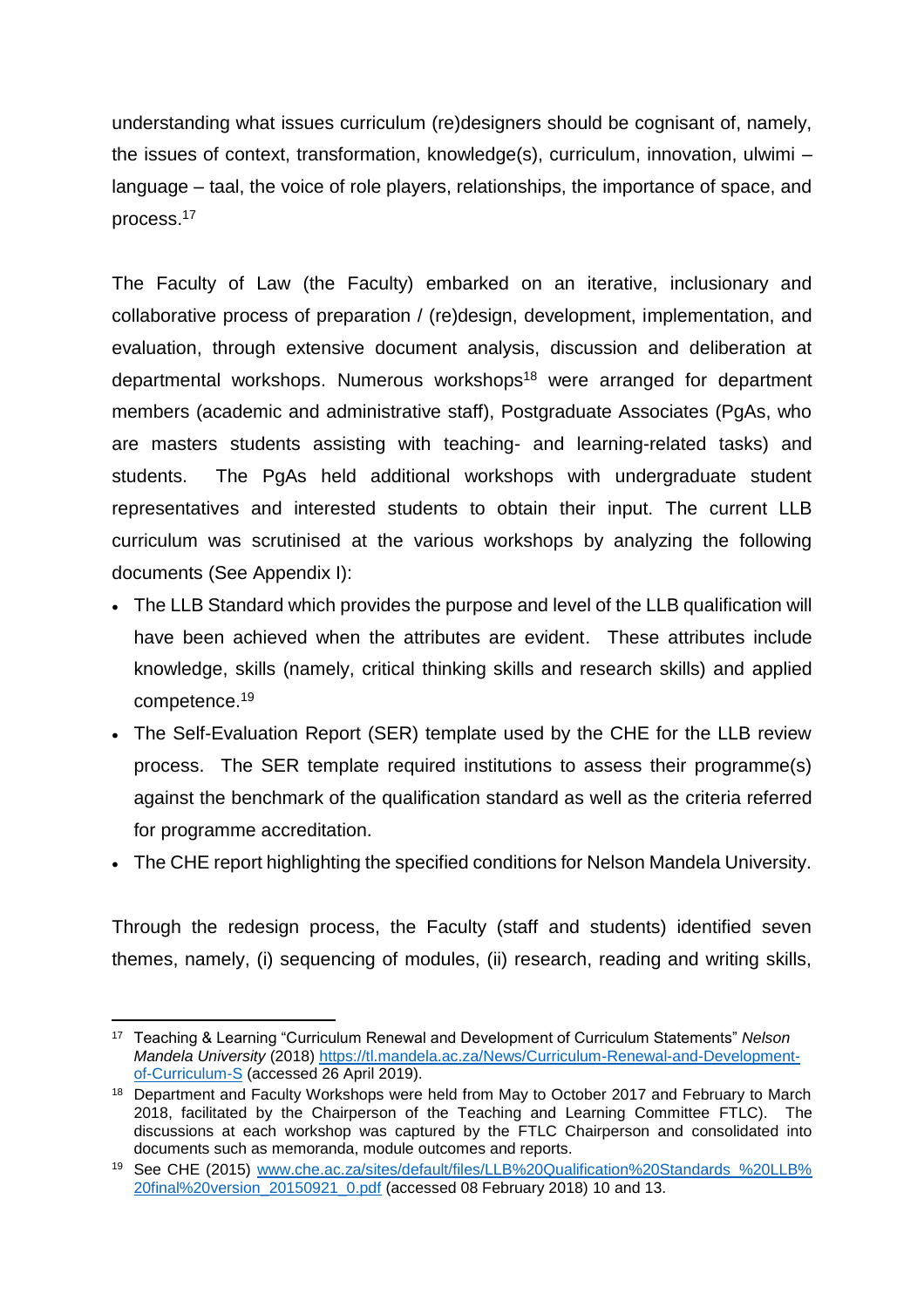(iii) Africanisation and decolonisation of the curriculum, (iv) language modules, (v) nonlaw modules, (vi) the mix of elective modules, and (vii) semester- vs year-modules. For the purpose of this project, attention has only been given to the themes having a direct impact on the development of writing skills of law students across the curriculum, namely (i), (ii), and (vii). Some of the questions posed included, for example:

- o Where is the ideal place for this module (in which year should the module be taught)?
- o Do the modules build on each other / any modules hosted by other departments within the Faculty (are the modules required to follow on from each other / build on complexity and is this achieved with the present curriculum)?
- $\circ$  Should the modules remain as semester modules or are there modules that would be better suited as year modules?
- o Should a module be combined with another module to make it a year module?
- o Are modules pitched at the appropriate level?

Department members and students were requested to consider any changes to teaching and learning methodologies and practices, such as flipped classroom, online learning and specific tutorials related to drafting, and assessment frequency and methodology, such as the number of tests, mini tests and assignments, when answering the questions with particular emphasis on the improvement of the writing skills of our law students.

#### **3. Outcomes**

A redesigned LLB curriculum, incorporating the input from staff, PgAs and students, was developed. Faculty workshops (at a plenary level) were held where the redesigned LLB curriculum was presented to and deliberated on by all members of the Faculty, including academic staff, administrative staff, PgAs and students. The redesigned LLB curriculum was co-crafted through an inclusionary and collaborative decision-making process based on the findings of the document analysis.

Specific outcomes relating to the enhancement of writing skills of law students saw various improvement areas incorporated into the redesigned LLB curriculum (see Appendix II paragraphs  $1(a)$ , (b), and  $(q)$ ), such as: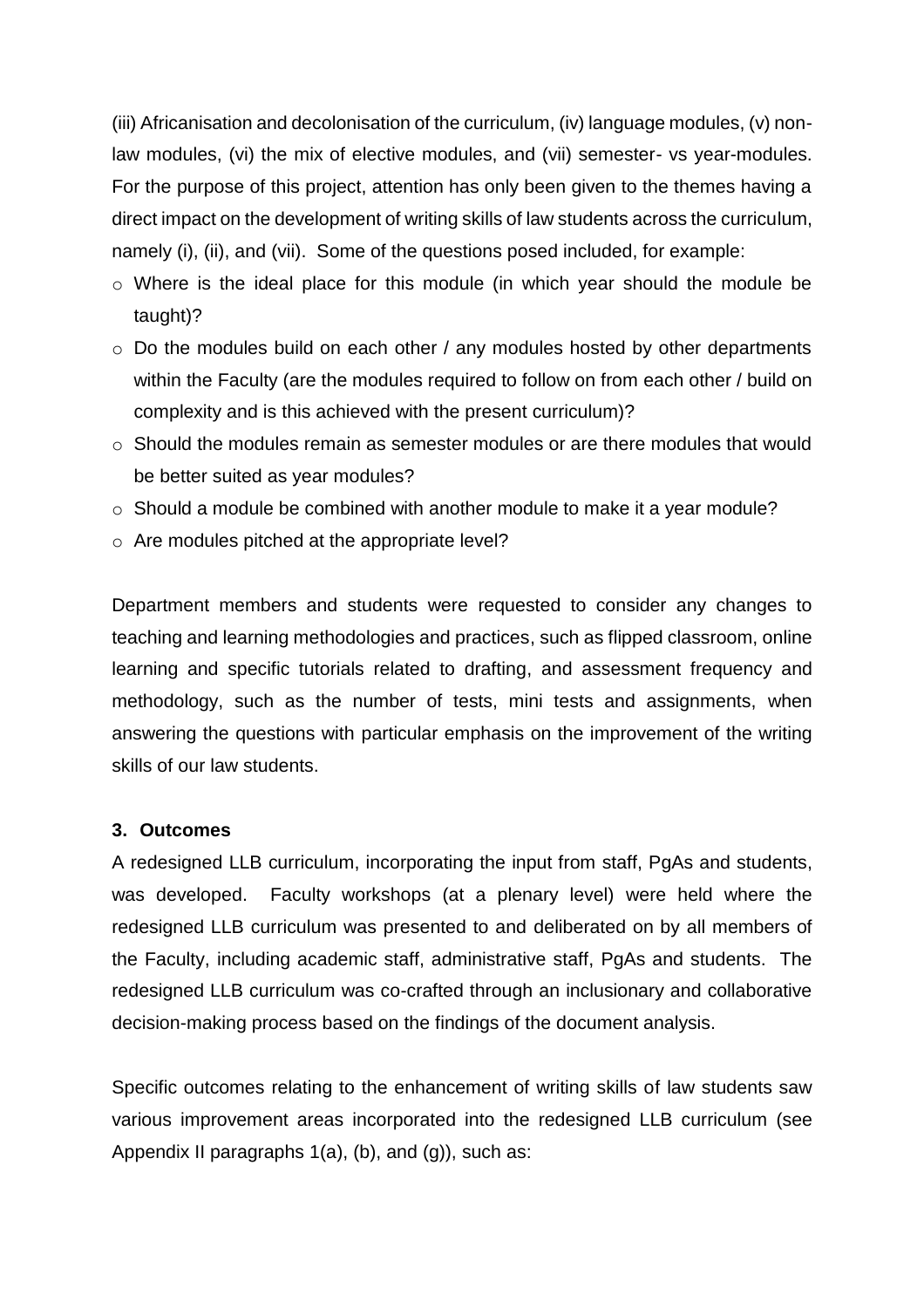- the resequencing of modules to ensure sensible progression of the modules from semester to semester and year to year which also allows for the sensible progression of complexity of assessments (writing assignments),
- the introduction of tutorials for skills-based as well as substantive content modules to assist students in preparing / drafting assignments, and provide extra opportunity for students to engage with the material presented during lecture periods, and
- changing the presentation / offering of certain modules from semester modules to year modules, whereby some of the year modules would generally retain the same credit value while extending the same notional hours over a longer duration of time allowing more time for students to attend to the drafting of assignments, and providing further opportunities for writing skills to be integrated into the curriculum.

The redesigned curriculum has been approved by the university internal structures and will be offered as from 2020. The redesigned LLB curriculum will be monitored and evaluated in order to determine if the gaps in relation to the development of writing skills of law students identified in the current curriculum (see Appendix I) have been closed by the redesigned curriculum. Regular (re-)evaluation of the redesigned curriculum will occur after implementation in 2020.

#### **4. References**

- Alvior, MG "The Meaning and Importance of Curriculum Development" *SimplyEducate.Me Curriculum and Instruction* (13 December 2014) [https://simplyeducate.me/](https://simplyeducate.me/author/mary/page/3/) [author/mary/page/3/](https://simplyeducate.me/author/mary/page/3/) (accessed 20 April 2019).
- Australian Curriculum, Assessment and Reporting Authority (acara). 2012. *Curriculum Development Process (Version 6)*. [http://docs.acara.edu.au/](http://docs.acara.edu.au/resources/ACARA_Curriculum_Development_Process_Version_6.0_-_04_April_2012_-_FINAL_COPY.pdf) [resources/ACARA\\_Curriculum\\_Development\\_Process\\_Version\\_6.0\\_-\\_04\\_April\\_](http://docs.acara.edu.au/resources/ACARA_Curriculum_Development_Process_Version_6.0_-_04_April_2012_-_FINAL_COPY.pdf) 2012 - FINAL COPY.pdf (accessed 09 February 2018).
- Clarence-Fincham, J, and Naidoo, K "Translating Theoretical perspectives into Constructive Debate: reconceptualising the Curriculum in the South African Context" 2014 *SAJHE* 28(3) 1003-1016.
- Committee for a Review of the Evaluation Data on the Effectiveness of NSF-Supported and Commercially Generated Mathematics Curriculum Materials *National Research Council of the National Academies* 2004 "On Evaluating Curricular Effectiveness: Judging the Quality of K-12 Mathematics Evaluations" Washington, D.C.: The National Academies Press. 2004: 36 – 64. <https://www.nap.edu/read/11025/chapter/1> (accessed 08 February 2018).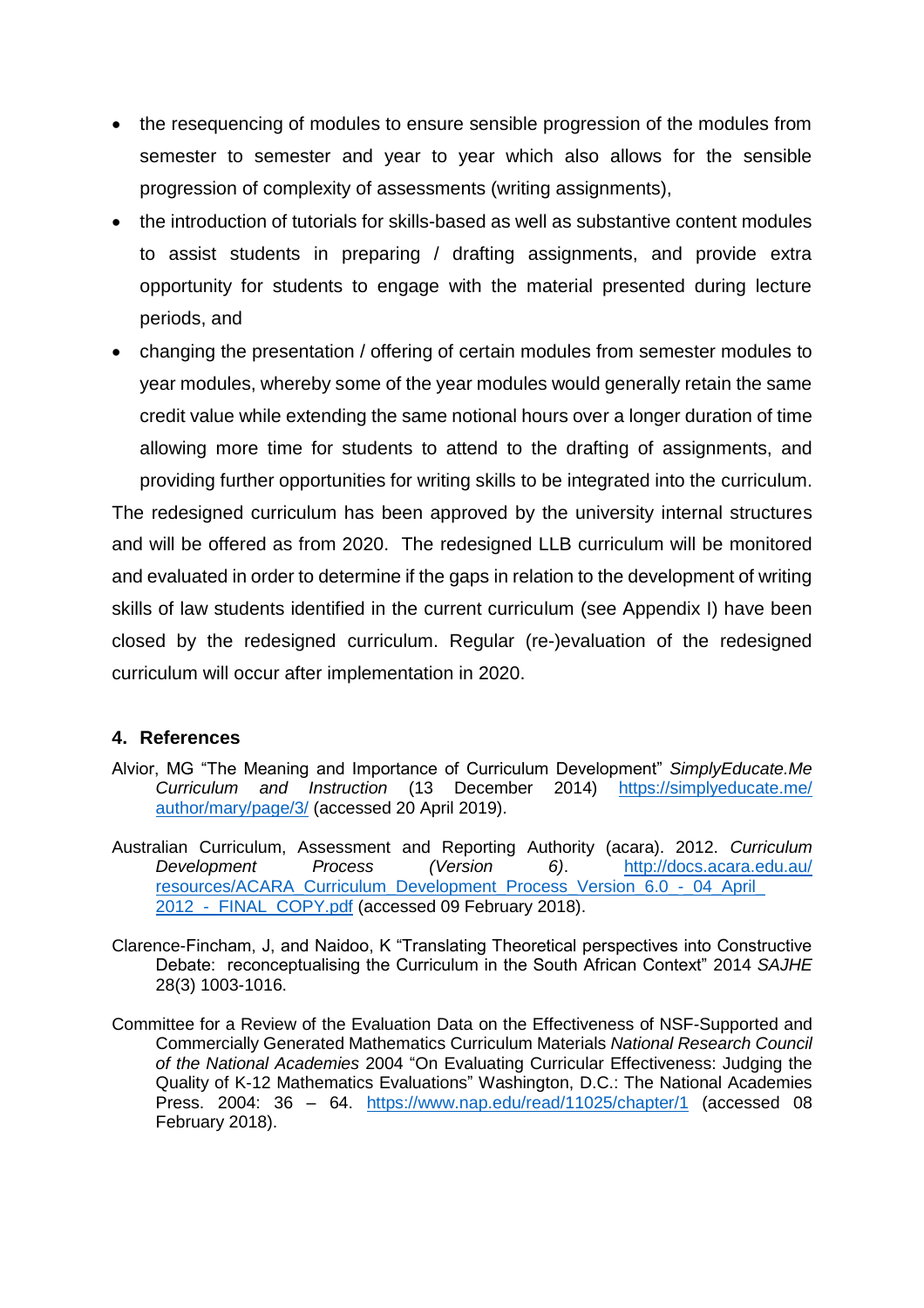- Council on Higher Education "Annual Report" (2015/16) [http://www.che.ac.za/](http://www.che.ac.za/sites/default/files/publications/CHE%20Annual%20Report%202015_16.pdf) [sites/default/files/publications/CHE%20Annual%20Report%202015\\_16.pdf](http://www.che.ac.za/sites/default/files/publications/CHE%20Annual%20Report%202015_16.pdf) (accessed 08 February 2018).
- Council on Higher Education (CHE) *Letter to Prof Zinn Deputy Vice-Chancellor: Teaching and Learning: Revised Outcome: Bachelor of Laws (LLB) Programme (*14 November 2017)*.*
- Council on Higher Education (CHE) *National Review of the Bachelor of Laws Programmes: Higher Education Quality Committee (HEQC) Report: Nelson Mandela University: Improvement Plan Analysis Report* (09 November 2017).
- Council on Higher Education (CHE) "National Review of Bachelor of Laws (LLB) Programmes: The Institutional Self-Evaluation Report" (August 2015) [https://www.che.ac.za/sites/default/files/LLB%20Self%20Evaluation%20Report%20Te](https://www.che.ac.za/sites/default/files/LLB%20Self%20Evaluation%20Report%20Template_%20%28%20Updated%20Version%29_2.pdf) mplate %20%28%20Updated%20Version%29 2.pdf (accessed 03 May 2019).
- Council on Higher Education (CHE) "Qualification Standard for Bachelor of Laws LLB) (2015)" [www.che.ac.za/sites/default/files/LLB%20Qualification%20Standards\\_](http://www.che.ac.za/sites/default/files/LLB%20Qualification%20Standards_%20LLB%20final%20version_20150921_0.pdf) [%20LLB%20final%20version\\_20150921\\_0.pdf](http://www.che.ac.za/sites/default/files/LLB%20Qualification%20Standards_%20LLB%20final%20version_20150921_0.pdf) (accessed 08 February 2018).
- Council on Higher Education (CHE) "Press Statement: The CHE's National Review of the LLB" (2017) [http://www.che.ac.za/sites/default/files/CHE%20STATEMENT](http://www.che.ac.za/sites/default/files/CHE%20STATEMENT%20-%20LLB%20REVIEW%20FINAL%2023%20November%202017.pdf) [%20-%20LLB%20REVIEW%20FINAL%2023%20November%202017.pdf](http://www.che.ac.za/sites/default/files/CHE%20STATEMENT%20-%20LLB%20REVIEW%20FINAL%2023%20November%202017.pdf) (accessed 08 February 2018).
- Council on Higher Education (CHE) *The National Review of Bachelor of Law (LLB) Programmes Final HEQC Report NMMU* (2016-2017).
- Council on Higher Education (CHE) *The National Review of Bachelor of Law (LLB) Programmes HEQC Draft Report NMMU* (2016-2017).
- Council on Higher Education (CHE) Higher Education Quality Committee "Criteria for Programme Accreditation" (November 2004) [http://nr](http://nr-online.che.ac.za/html_documents/CHE_accreditation_criteria_Nov2004.pdf)[online.che.ac.za/html\\_documents/CHE\\_accreditation\\_criteria\\_Nov2004.pdf](http://nr-online.che.ac.za/html_documents/CHE_accreditation_criteria_Nov2004.pdf) (accessed 03 May 2019).
- Greenbaum, L "The Four-Year Undergraduate LLB: Progress and Pitfalls" 2010 *Journal for Juridical Science* 35(1) 1-27.
- Hawkey, K "Creating Well-Rounded Law Graduates" (Editorial) *De Rebus* (03 August 2012) [www.derebus.org.za/creating-well-rounded-law-graduates/](http://www.derebus.org.za/creating-well-rounded-law-graduates/) (accessed 08 February 2018).
- International Bureau of Education (IBE) Developing and Implementing Curriculum Frameworks" *IBE-UNESCO: Geneva* (2017) [http://unesdoc.unesco.org/images/](http://unesdoc.unesco.org/images/0025/002500/250052e.pdf) [0025/002500/250052e.pdf](http://unesdoc.unesco.org/images/0025/002500/250052e.pdf) (accessed 08 February 2018).
- Jansen, J.D, and Reddy, VG. (1995) Curriculum Analysis: A Reference Manual" <http://www.pitt.edu/~ginie/ieq/pdf/curranal.pdf> (accessed 24 January 2018).
- Lunenburg, FC "Curriculum Development: Deductive Models" 2011 *Schooling* 2(1) 1-7 [http://www.nationalforum.com/Electronic%20Journal%20Volumes/](http://www.nationalforum.com/Electronic%20Journal%20Volumes/Lunenburg,%20Fred%20C.%20Curriculum%20Development-Deductive%20Models%20Schooling%20V2%20N1%202011.pdf) [Lunenburg,%20Fred%20C.%20Curriculum%20Development-Deductive%20Models](http://www.nationalforum.com/Electronic%20Journal%20Volumes/Lunenburg,%20Fred%20C.%20Curriculum%20Development-Deductive%20Models%20Schooling%20V2%20N1%202011.pdf) [%20Schooling%20V2%20N1%202011.pdf](http://www.nationalforum.com/Electronic%20Journal%20Volumes/Lunenburg,%20Fred%20C.%20Curriculum%20Development-Deductive%20Models%20Schooling%20V2%20N1%202011.pdf) (accessed 21 April 2019).